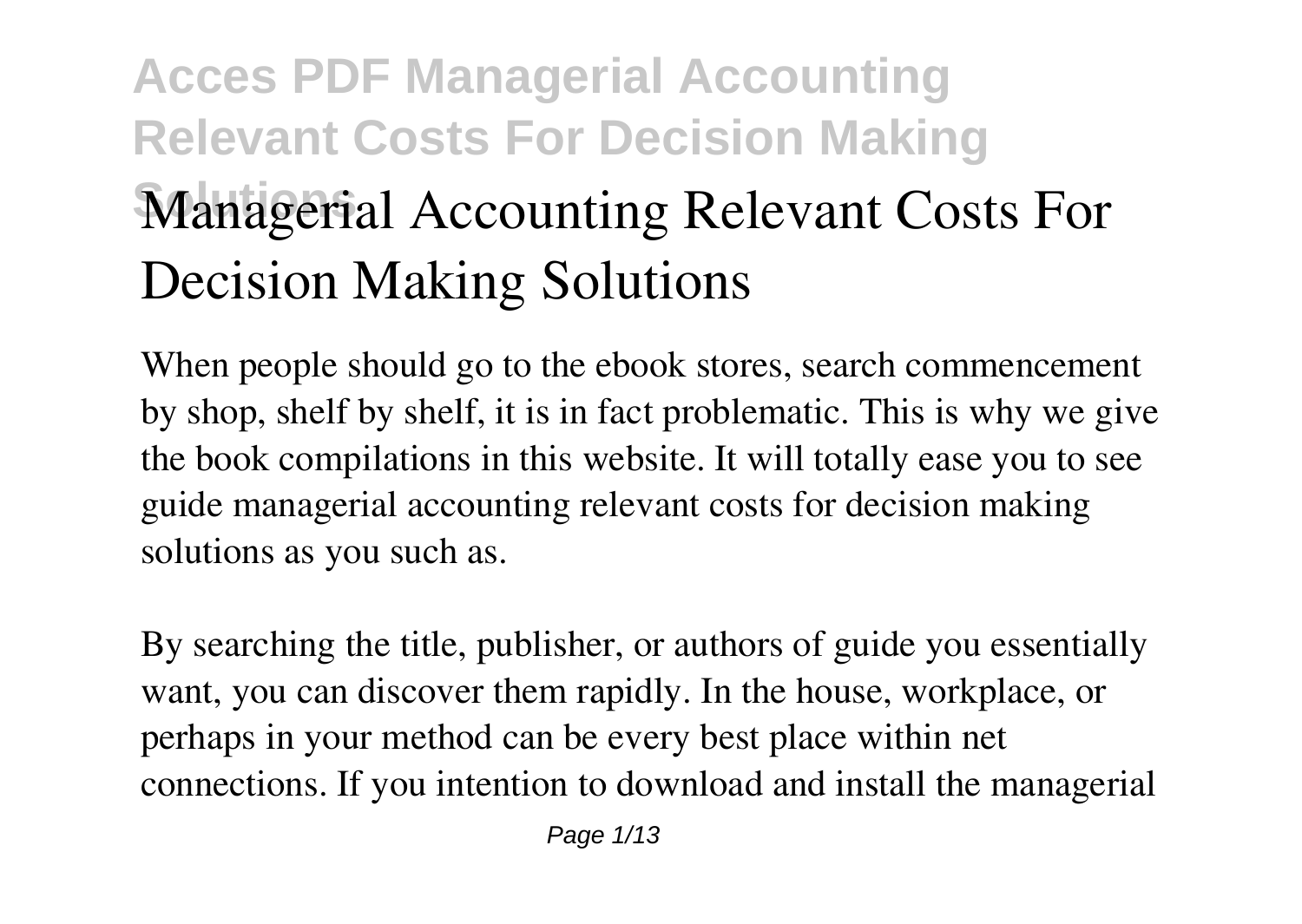accounting relevant costs for decision making solutions, it is unquestionably simple then, in the past currently we extend the member to purchase and make bargains to download and install managerial accounting relevant costs for decision making solutions thus simple!

Relevant Costs (Managerial Accounting) *Relevant Costs | Explained with Examples | Introduction Part 1 - Relevant Costs for Decision Making - Sunk and Differential Costs Part 5 - Relevant Costs for Decision Making - Special Order 115. Managerial Accounting Ch12 Pt1: Relevant Costs* Managerial Accounting: Decision Making -Relevant Costs and Benefits Part 2 - Relevant Costs for Decision Making Keep or Replace

Management Accounting: Relevant Costing**Business 2101** Page 2/13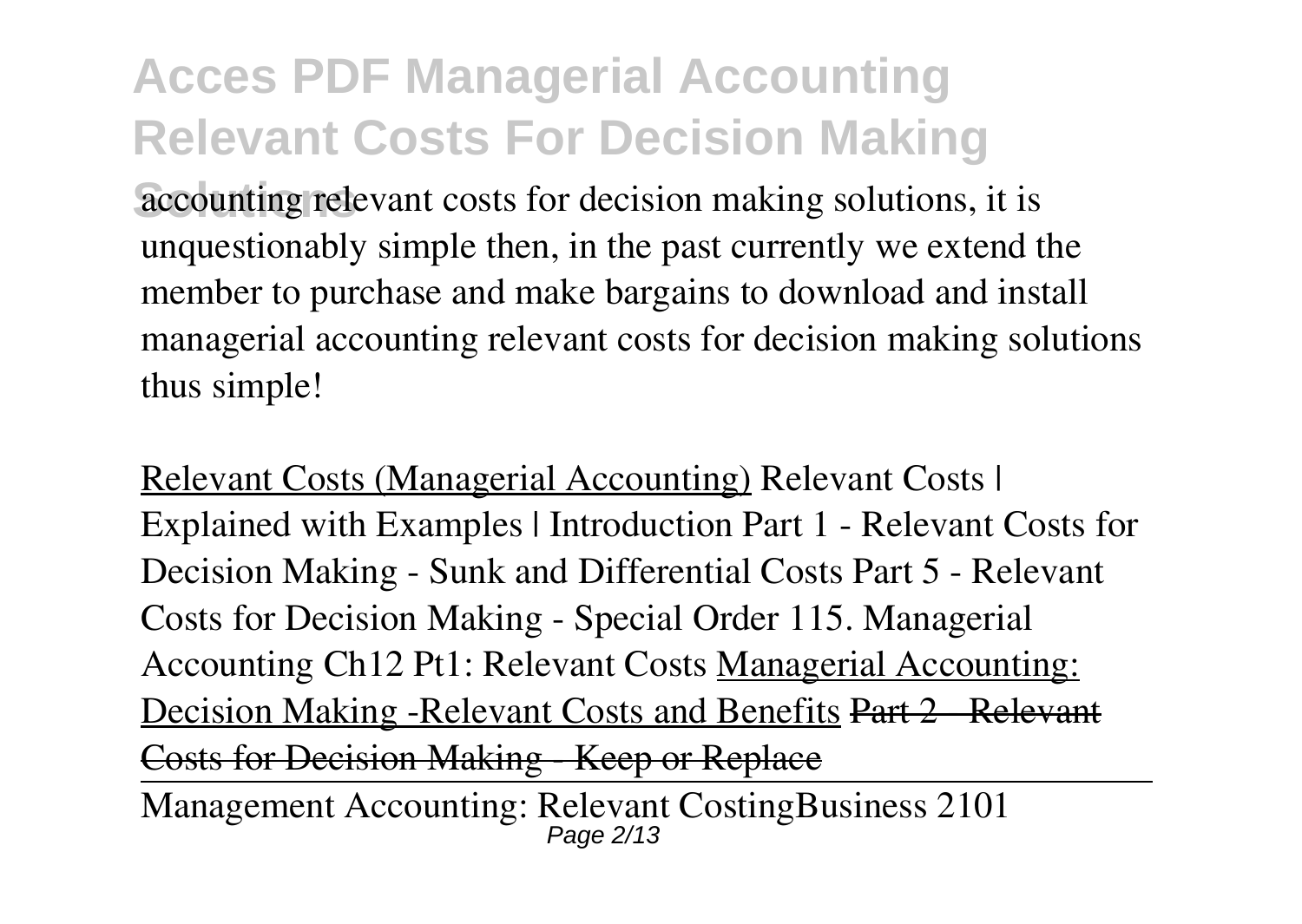**managerial accounting Program 1301 Relevant costs Make or Buy** *Decision* Relevant and Irrelevant Cost | Managerial Accounting | CMA Exam | Ch 12 P 1 **Part 4 - Relevant Costs for Decision Making - Make or Buy** MA Module 12, Video 6, Constrained Resource, Problem 12-5A *Part 6 - Relevant Costs for Decision Making - Constrained Resource Flexible Budgets - Part 1 Relevant vs. Irrelevant: ACCT 4B GROUP PROJECT* MA Module 12, Video 1, Relevant Costs for Decision Making Management Accounting MAC1501 Relevant Costing | Accept or Reject a Special Order **ACCA F5 Relevant Costing \u0026 decision making** Cost Volume Profit Analysis - Part 1 - The Basics - Management Accounting *Performance Management exam technique - decision making techniques* Relevant Costs in Managerial Accounting Relevant costs for business decision making *Part 3 - Relevant Costs* Page 3/13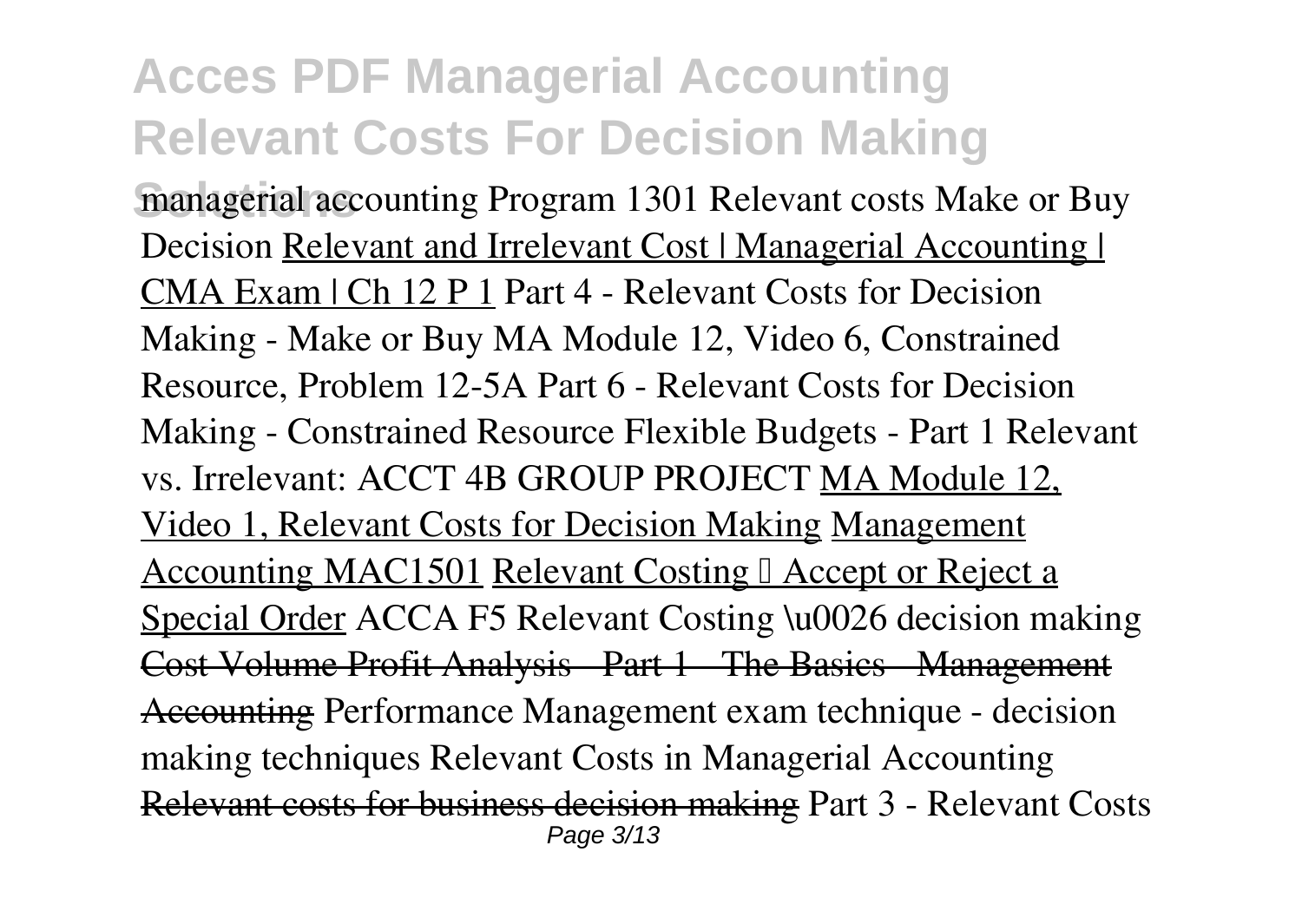**for Decision Making - Drop or Retain** 

Managerial Accounting - Special Order DecisionsIntroduction to Short Term Decision Making and Relevant Costs *10 Managerial Accounting Basics: 10 Relevant costs, Sunk Costs, Return on Investment, Cost Center* CIMA P2 - Relevant Costs - Tuition Video *116. Managerial Accounting Ch12 Pt2: Relevant Cost Analysis* **Managerial Accounting Relevant Costs For** Relevant cost is a managerial accounting term that describes avoidable costs that are incurred only when making specific business decisions. The concept of relevant cost is used to eliminate...

**Relevant Cost Definition** Relevant cost, in managerial accounting, refers to the incremental Page 4/13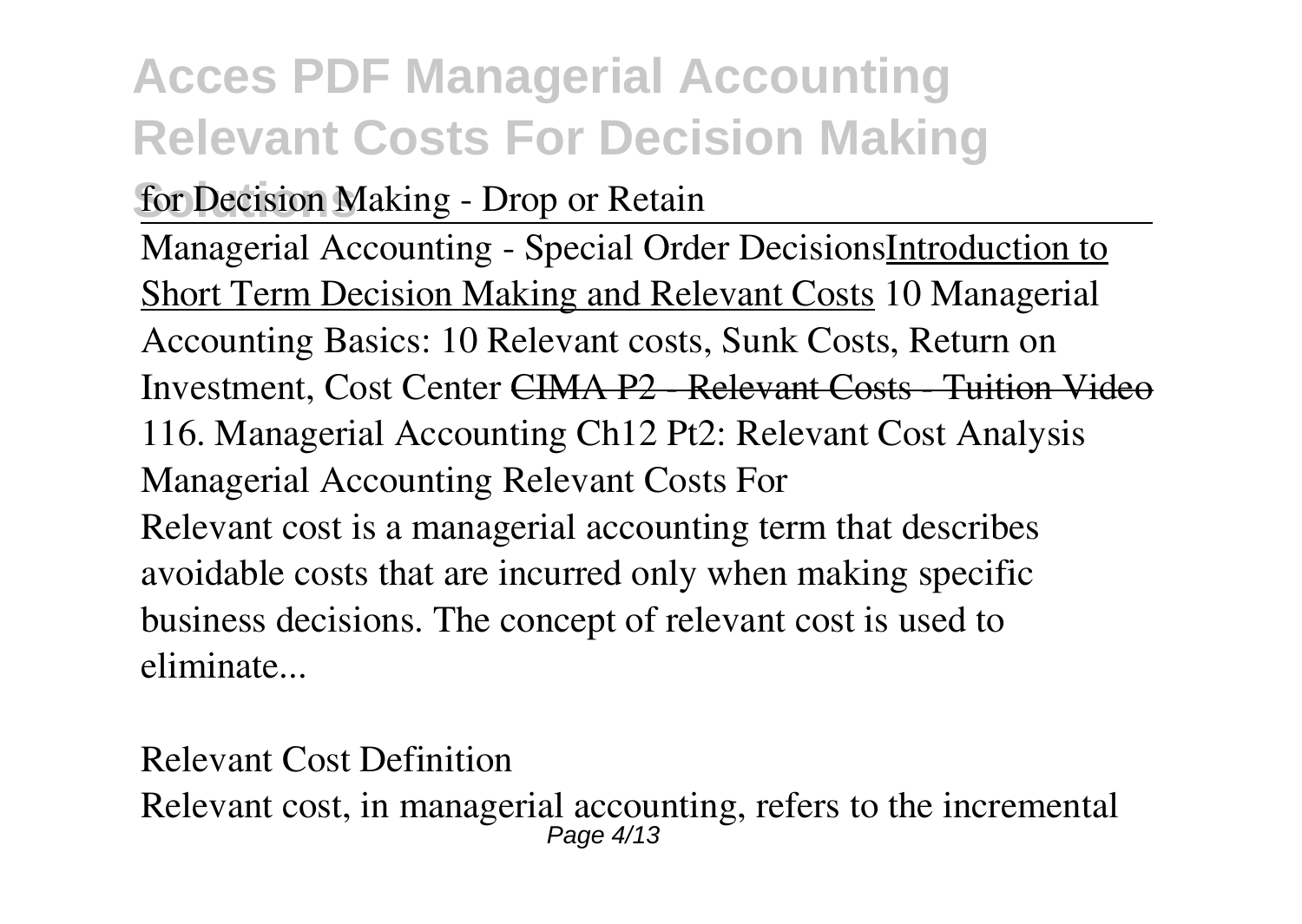**Acces PDF Managerial Accounting Relevant Costs For Decision Making Solution** avoidable cost of

**Relevant Cost Of Decisions | Accounting Simplified** A relevant cost is a cost that only relates to a specific management decision, and which will change in the future as a result of that decision. The relevant cost concept is extremely useful for eliminating extraneous information from a particular decisionmaking process. Also, by eliminating irrelevant costs from a decision, management is prevented from focusing on information that might otherwise incorrectly affect its decision.

Relevant cost definition <sup>[]</sup> AccountingTools Relevant costing aids management in making non-routine decisions

by analyzing relevant costs and benefits. Not all costs are useful in Page 5/13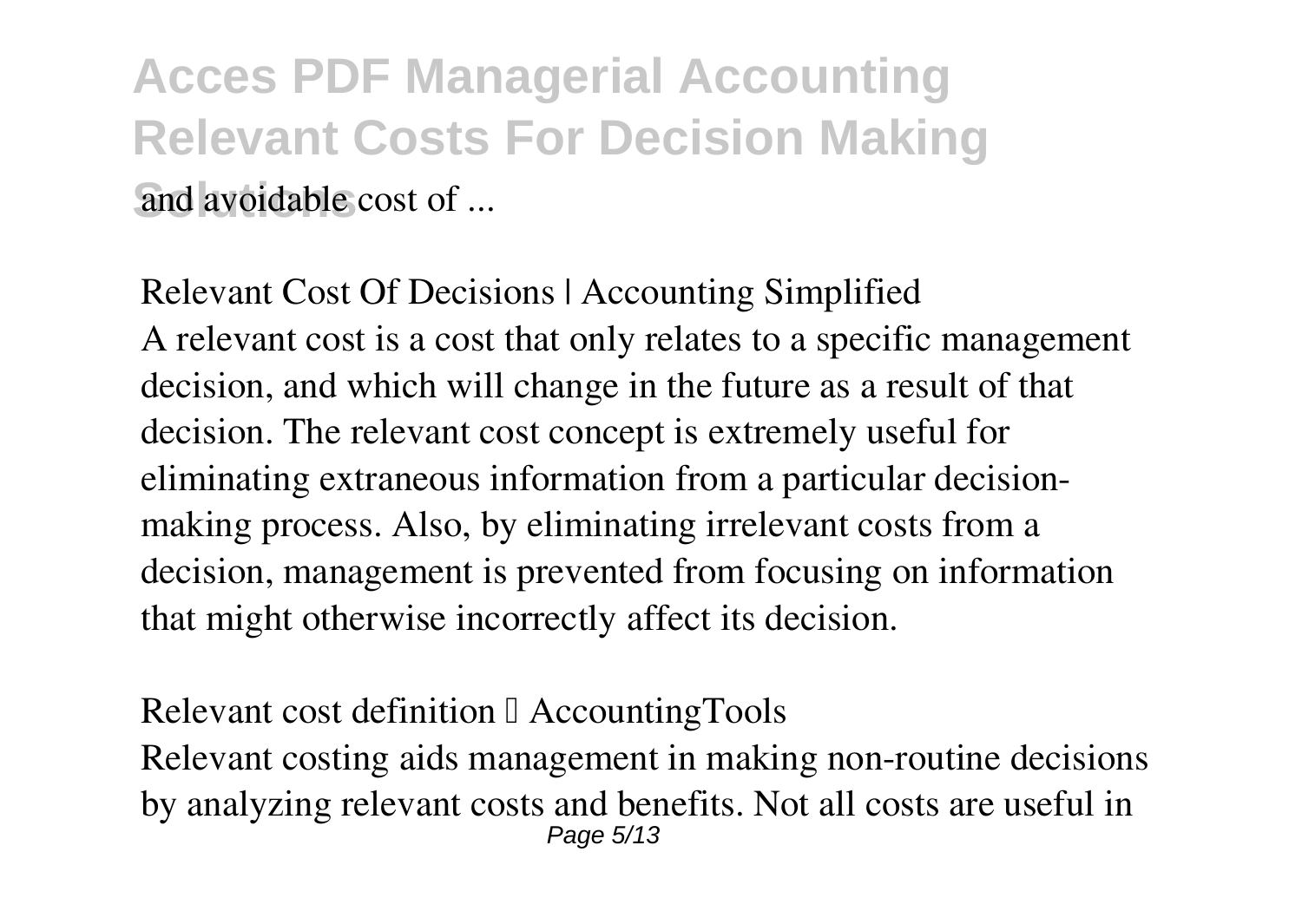decision-making. Relevant costs refer to those that will differ between different alternatives. Irrelevant costs are those that will not cause any difference.

**Relevant Costing - AccountingVerse** View relevant cost Mgt Acc ex.docx from HRM MBA 603 at Port City International University. Management Accounting Exercise: Chapter-6 (Differential Analysis for Decision Making) EXERCISE 13<sup>[14]</sup> Make

**relevant cost Mgt Acc ex.docx - Management Accounting ...** The management of Boehm & De Graaf A/S, a Danish furniture manufacturer, must determine whether certain costs are relevant in two different cases: Case 1: The company chronically runs at full Page 6/13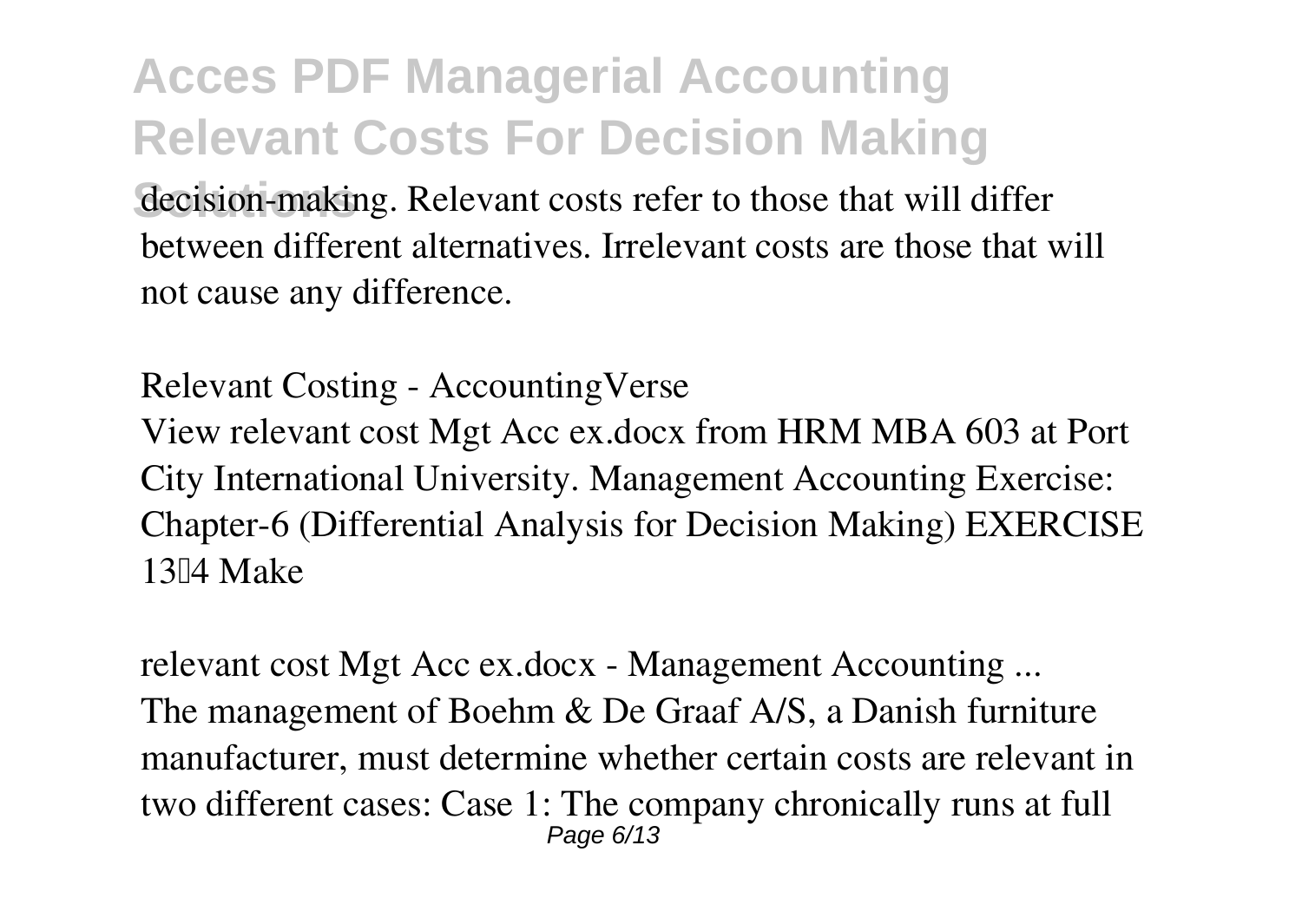capacity, and the old Model A3000 machine is the company's constraint. Management is considering purchasing a new Model B3800 machine to use in addition to the Model A3000 machine.

**Section 6 - Relevant costs for decision making - Solutions ...** For a particular decision, different types of cost and benefits are considered. Called relevant costs, these have a bearing on the future and differ under various decision alternatives. If any of these qualification is absent, it would be an irrelevant cost.

**Managerial Accounting Decision Making: Relevant Costs...** Relevant Costs Analysis The most important job of the management accountant is to conduct a relevant cost analysis to determine the existing expenses and give suggestions for the future activities. One Page 7/13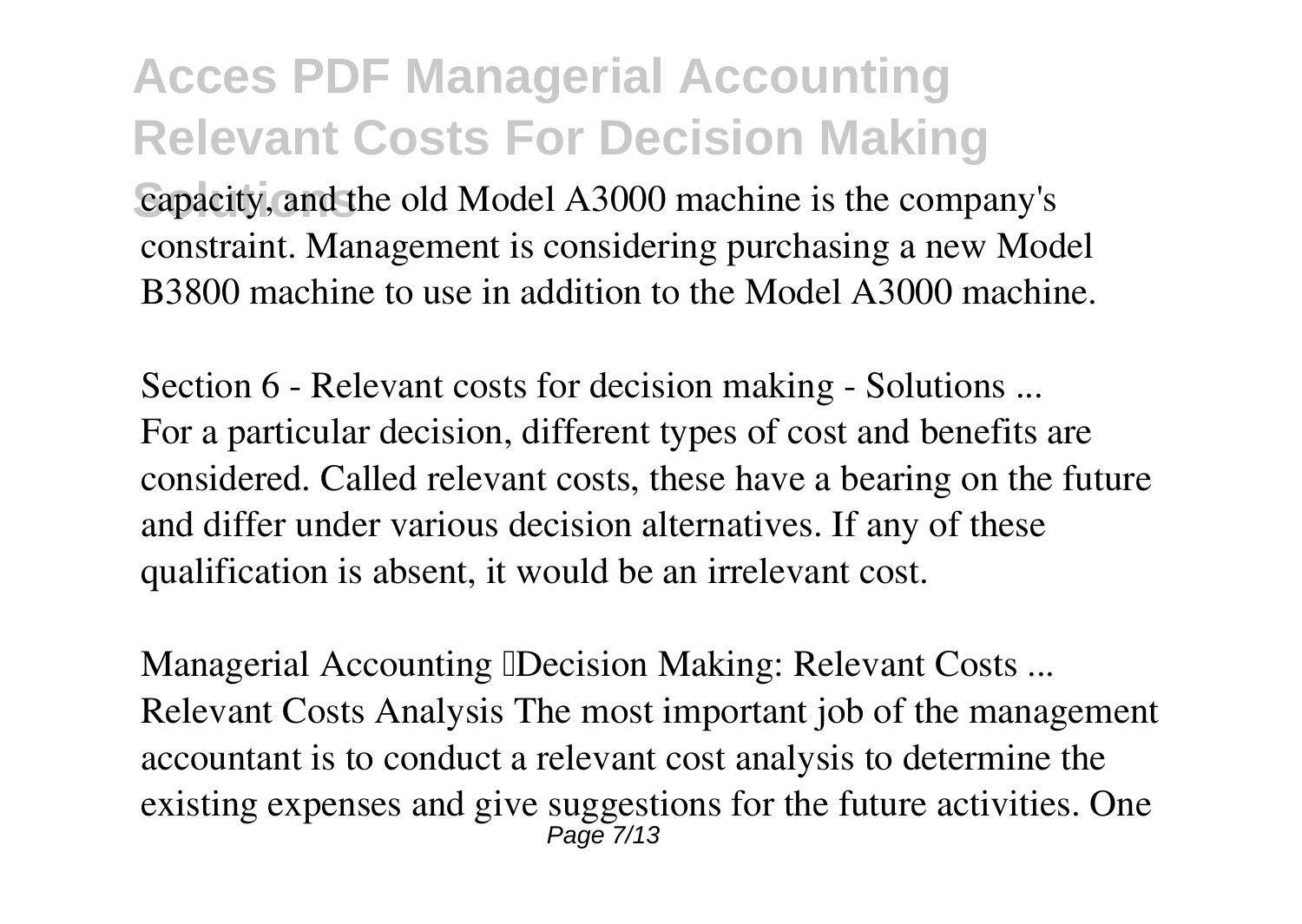#### **Acces PDF Managerial Accounting Relevant Costs For Decision Making Guestion stands out here: How should I spend my budget?**

**6 Reasons Why Management Accounting Is Important for ...** Managerial accounting must give managers accurate cost information relevant to their management decisions. Here are several cost-related terms you encounter in managerial accounting: Direct cost: Cost that you can trace to a specific product. Indirect cost: Cost that you can<sup>'''</sup> casily trace to a specific product

**Managerial Accounting For Dummies Cheat Sheet - dummies** A) Financial Accounting B) Management Accounting C) Cost Accounting D) Cost Management E) Account Auditing Answer: B Diff: 1 Page Ref: 2 LO: 1-1 EOC: E1-14 AACSB: Reflective Thinking Skills ...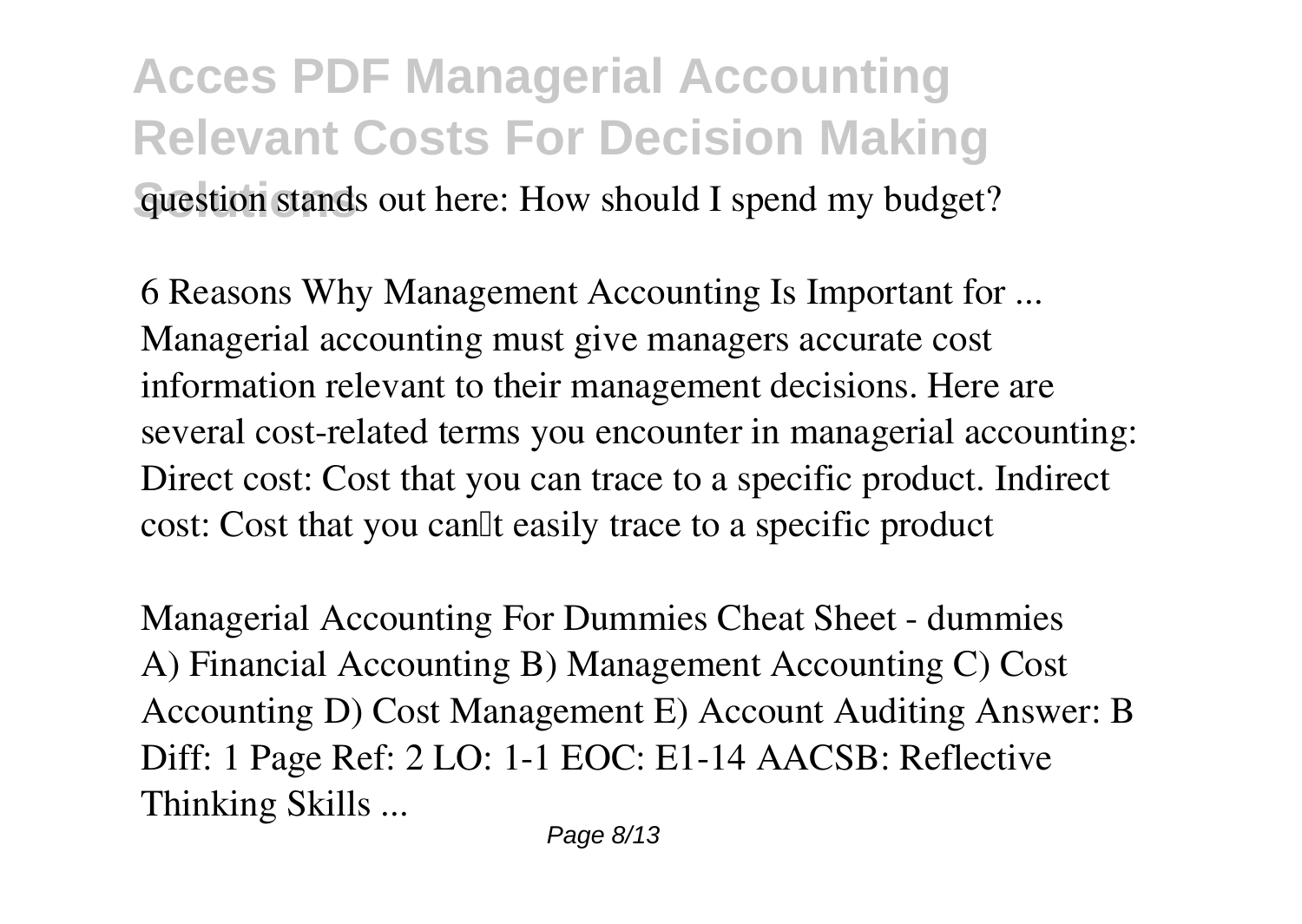**Test bank for Managerial Accounting Decision Making and ...** Relevant revenues or costs in a given situation are future revenues or costs that differ depending on the alternative course of action selected. Differential revenue is the difference in revenues between two alternatives. Differential cost or expense is the difference between the amounts of relevant costs for two alternatives.

**10.1 Differential Analysis | Managerial Accounting** Relevant costing is a management accounting toolkit that helps managers reach decisions when they are posed with the following questions: Whether to buy a component from an external vendor or manufacture it in house? Whether to accept a special order? What price to charge on a special order? Page 9/13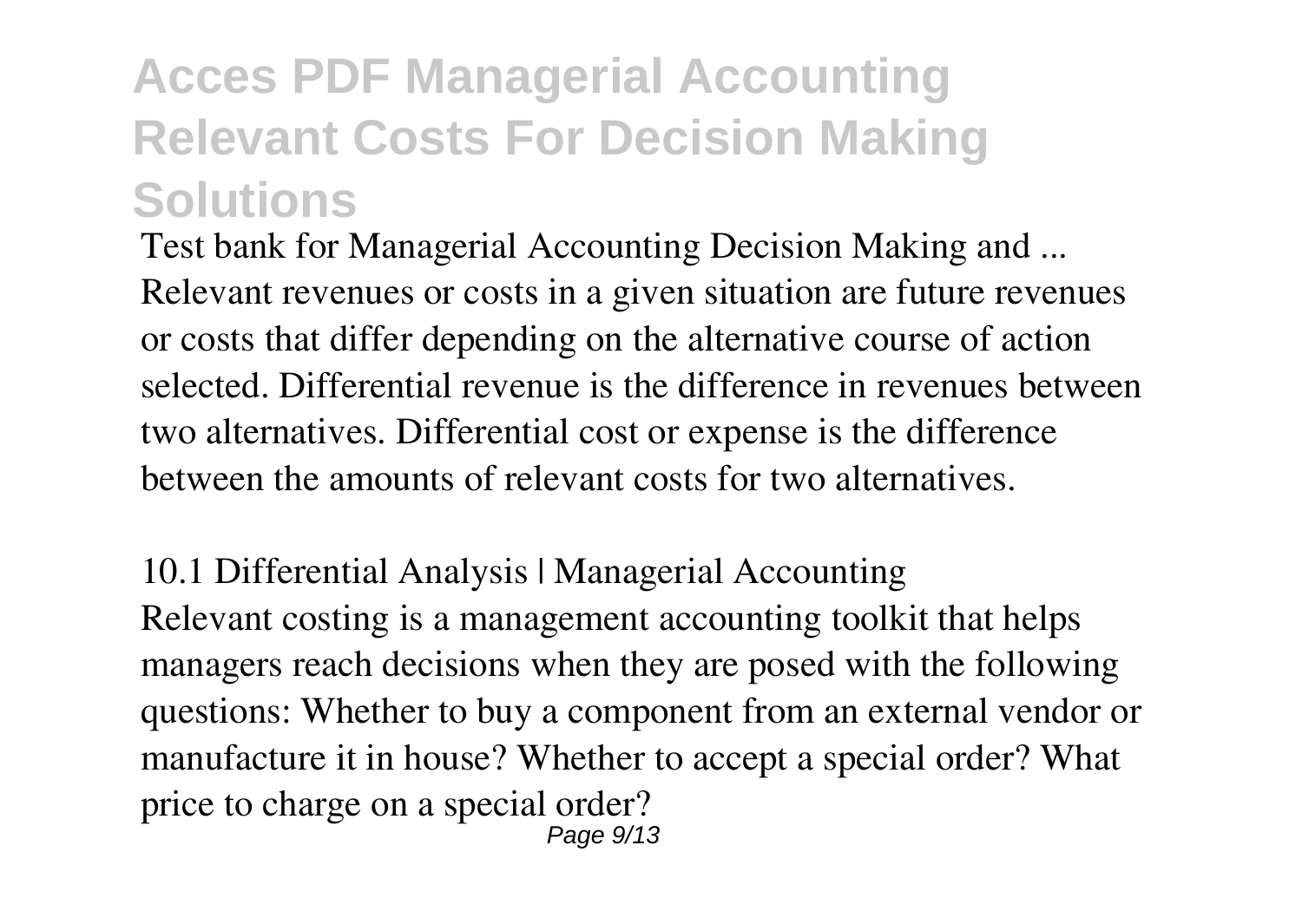**Relevant Costing | Definition | Introduction | Example** When making decisions, managers should only focus on relevant costs-- those costs that differ among the various alternatives. This video shows how to evalua...

**Relevant Costs (Managerial Accounting) - YouTube** The field of accounting that focuses on the criterion of relevant information rather than comparability of firms is: Cost Accounting During 2016, the Beach Restaurant had sales revenue and food costs of \$800,000 and \$600,000, respectively.

**Cost and Managerial Accounting: Exam #1 Flashcards | Quizlet** Understanding relevant costs will reduce the likelihood of making Page 10/13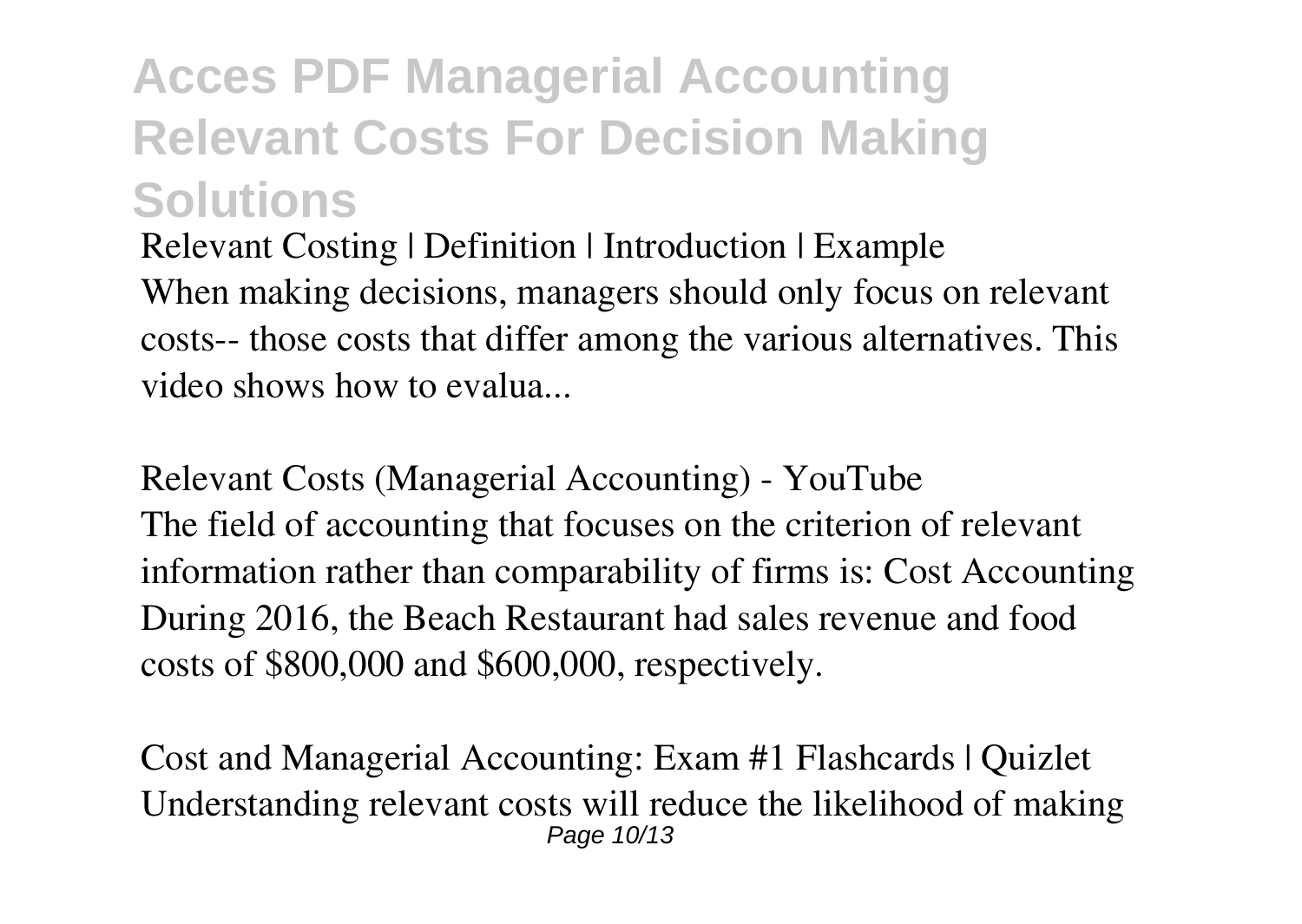**Solutions** incorrect decisions based on a sunk cost effect or not taking into account opportunity costs. We will analyze the decision-making process of buying a new piece of equipment or keeping an older piece of equipment, a question often relevant to individuals as well as businesses.

**Relevant Costs - Managerial Accounting Decisions ...** If you are having troubles with your research paper, I might have a solution for you. My newest course "Research Methods" can be found under following link f...

**Managerial Accounting: Decision Making -Relevant Costs and ...** You decide which costs and revenue are relevant. Based on your analysis, you make a decision designed to maximize your profit. Page 11/13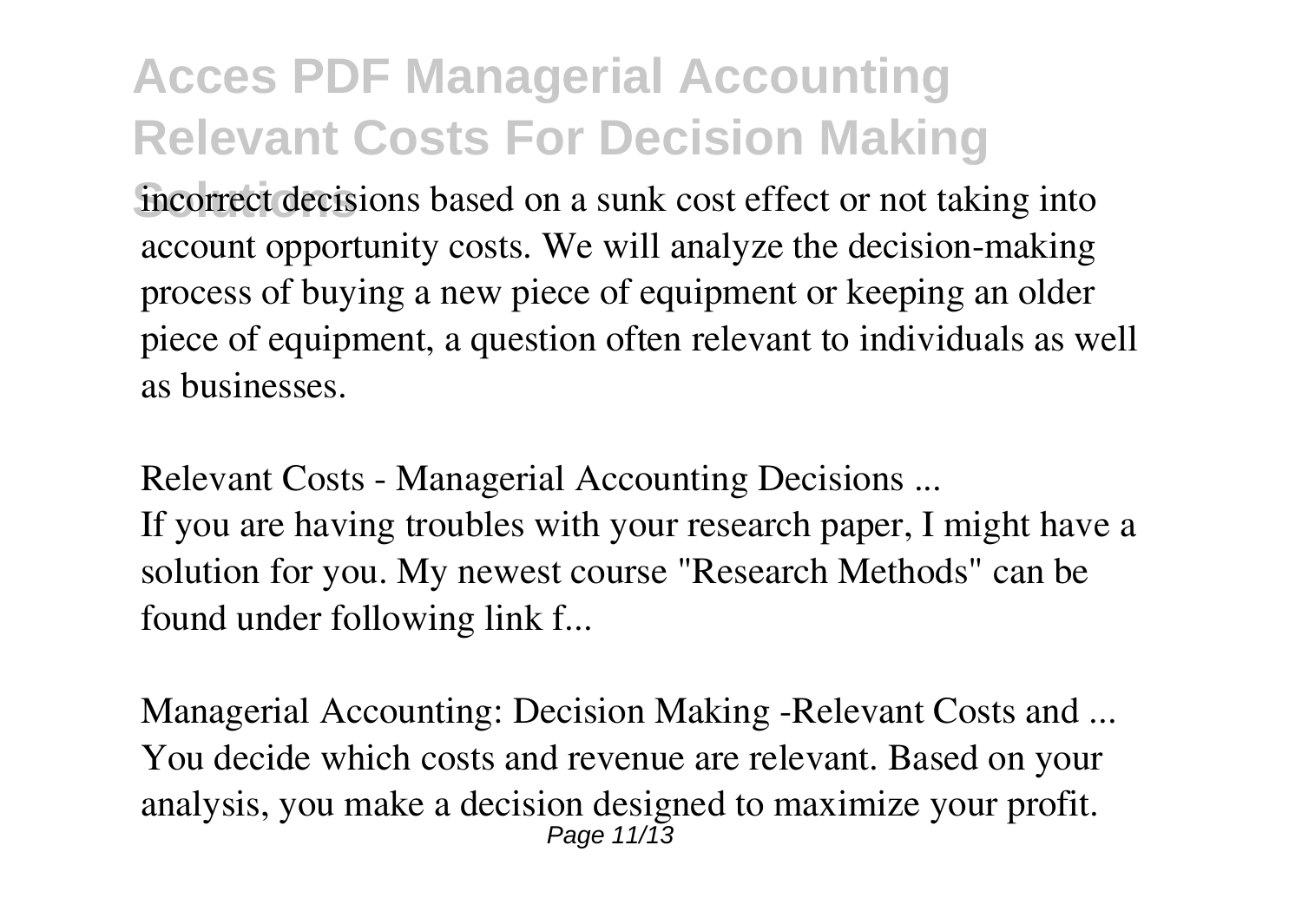**Keep the following points in mind when you're considering special** orders: Because you are already in business to produce other goods, assume that your fixed costs are being paid for from your regular production.

**Special Orders in Cost Accounting - dummies** Chapter 1: Nature of Managerial Accounting and Costs Chapter 1 Study Plan; 1.1 The Role of Accounting in the Basic Management Process; 1.2 Characteristics of Managerial Accounting Reports; 1.3 Costs and Expenses; 1.4 Cost Classifications Used for Planning and Control; 1.6 The Statement of Cost of Goods Manufactured; Chapter 1 Key Points; Glossary